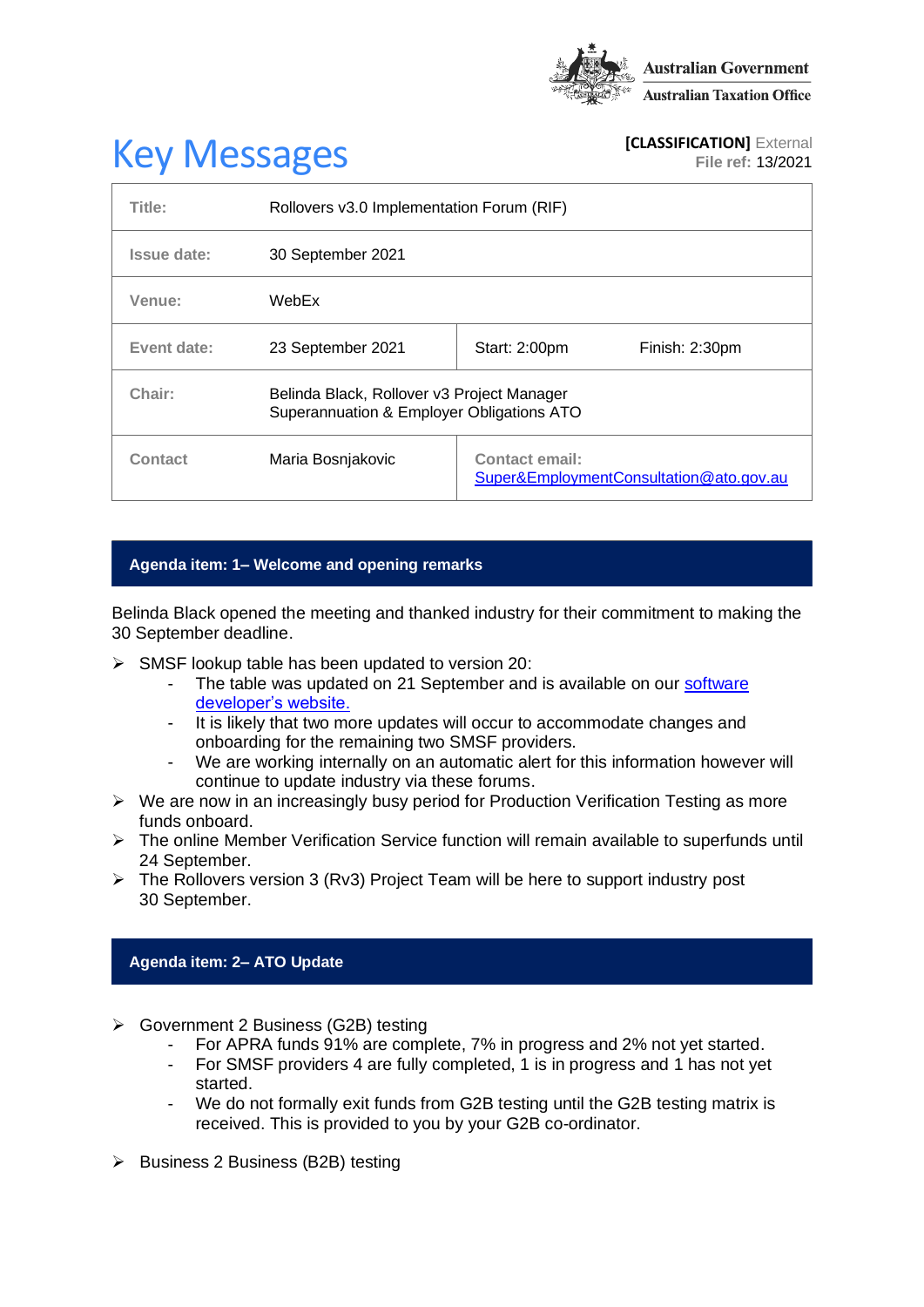

- **Australian Taxation Office**
- Final cohort 12 is progressing well, now in their last week, with a number of parties already finished.
- Cohort 11 finished on Friday 17 September and the majority of testing has been completed.
- Cohorts 1-10 have all finalised their B2B testing.
- We are waiting on a small number of funds to provide the testing matrix. This is required before we exit funds from the B2B process.
- ➢ Production Verification Testing (PVT)
	- We are currently progressing many funds through Wave 2 of PVT. All funds in this wave will be onboarding before 30 September. Funds can expect their 'Welcome Email' shortly (if not already received).
	- Funds onboarding after 30 September will be placed in Wave 3 and will receive a separate email.
	- The ATO are working through identified issues in PVT and providing updates to all Rollover Implementation Forum registered attendees.
	- Since the last meeting, the only issue that was raised and subsequently resolved related to a 32-character limit for the SMSF bank account name in the SVS. ATO implemented a fix to manage this internally which has resolved the issue.
	- There are currently two active issues:
		- 1. An internal issue affecting 25 release authority statement outcome responses (RASORs) being rejected with an XBRL validation error. We are currently implementing a fix and working directly with impacted funds.
		- 2. A country code issue impacting some electronic portability forms (EPFs). We are contacting affected clients and advising them to go directly to the transferring fund to initiate the rollover whilst we implement a fix.
- ➢ Scheduling and Production
	- Funds in the Rv3 production environment are currently at 39%.
	- There will be a significant amount of onboarding activity over the upcoming week as most funds have now updated the Fund Validation Service (FVS).
	- There is currently one SMSF provider in Rv3, with the majority onboarding during week of 27 September.
	- The SuperStream: Rollover version 3 and Release Authorities production [readiness checklist](https://www.ato.gov.au/Super/Sup/SuperStream-Rollover-v3?anchor=SuperStreamRolloverversion3andReleaseAut#SuperStreamRolloverversion3andReleaseAut) must be completed and sent through before cutting over to production.
- ➢ The following documents have been updated and published on our [SuperStream](https://www.ato.gov.au/Super/Sup/SuperStream-Rollover-v3/)  [Rollover v3](https://www.ato.gov.au/Super/Sup/SuperStream-Rollover-v3/) wrapper page:
	- 23 September [2021 weekly onboarding update](https://www.ato.gov.au/uploadedFiles/Content/SPR/downloads/23_September_2021.pdf)
	- SMSF Rollover v3 readiness summary EVTE
	- [SMSF Rollover v3 readiness summary –](https://www.ato.gov.au/uploadedFiles/Content/SPR/downloads/smsf_rollover_v3_readiness_summary_production.pdf) production
	- [SuperStream rollover v3 implementation and onboarding learnings and issues](https://www.ato.gov.au/uploadedFiles/Content/SPR/downloads/SuperStream_Rollovers_v3_Implementation_and_onboarding_learning_and_issues_register.pdf)  [register](https://www.ato.gov.au/uploadedFiles/Content/SPR/downloads/SuperStream_Rollovers_v3_Implementation_and_onboarding_learning_and_issues_register.pdf)
	- [SuperStream rollover v3 SMSF service provider readiness](https://www.ato.gov.au/uploadedFiles/Content/SPR/downloads/SuperStream_Rollover_v3_SMSF_service_provider_readiness.pdf)

## **Agenda item: 3– Industry Update and Questions**

No questions raised.